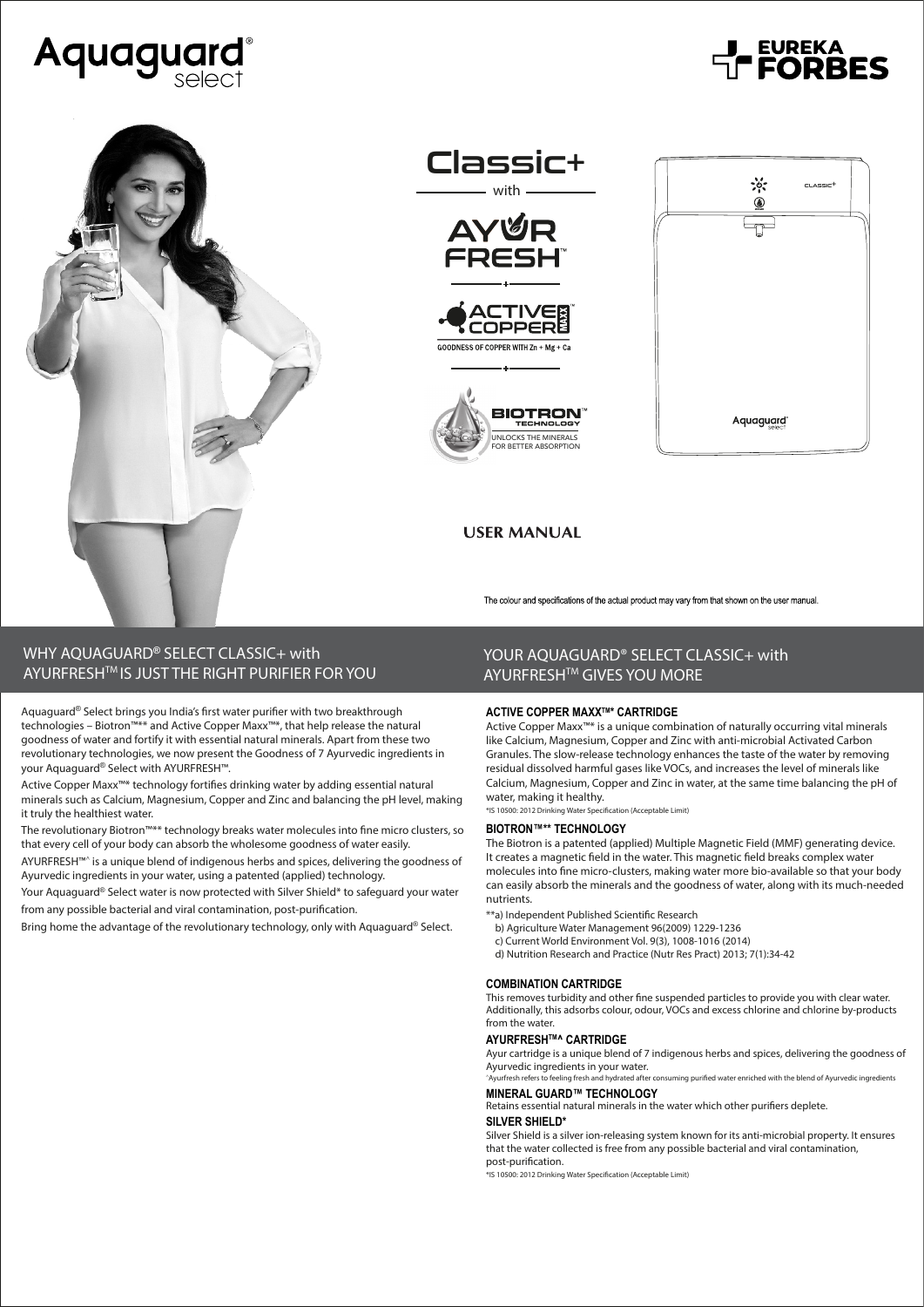## **INSTALLING YOUR WATER PURIFIER**

### **Important Note on Ayur water:**

- <sup>1</sup>. The cartridge is designed to give the goodness of Ayurvedic ingredients up to 600 litres<sup>#</sup> of life under standard test conditions.
- 2. The taste experience might vary depending upon individual's palate. Replace the cartridge\*\* when you feel that the taste/flavour has reduced.<br>3. The cartridge can be brought from our Eureka Forbes Service
- The cartridge can be brought from our Eureka Forbes Service Centre at an extra cost. 4. A stagnation time of at least 15-20 minutes is recommended for every 500ml to get better
- taste and flavour. 5. The taste/flavour may vary depending upon the quality and temperature of water. 6. Residual transfer of flavour is common while using the same container for regular and
- Ayur water.
- 7. Ayur cartridge is manufactured in a FSSAI licensed facility. The active ingredients are extracted from natural spices procured from Kerala, which are also used in our daily food preparations.
- 8. No preservative and artificial colours added in Ayur cartridge.
- 9. Ayur cartridge is not for retail sale. To be used with Aquaguard® Water Purifier only.

# As per standard test conditions \*\*Available at an extra cost

### **Storage of Ayur water:**

- 1. Storage of Ayur water in open condition or in a matka vessel may alter
- the taste of water and result in drastic decline of flavour. 2. It is recommended to consume the collected Ayur water within 12 hours
- when stored in a closed container. 3. Recommended not to be stored in copper vessel as it alters taste/flavour.

### **Make sure that your water purifier is installed by a trained Eureka Forbes Service Technician only.**

- 1. Input water must be tested for Total Dissolved Solids (TDS).
- 2. Install your water purifier in a suitably ventilated place.
	- i) Keep it away from direct sunlight, heating devices or areas below freezing temperature.
	- ii) You can wall-mount it with concealed wiring, within a duct in the wall with only the front visible.
- 3. Ensure that the input water temperature is in the range of 10°C 40°C. i) Do not connect to a hot water tap as it can damage the filters.
- 4. Make sure that the tap water pressure is between 0.3 to 2.0 kg/cm<sup>2</sup>. If the pressure is more than 2.0 kg/cm2, installation of a PRV (Pressure Reducing Valve\*) is mandatory. When the pressure is less than 0.3 kg/cm2, use of a

### Booster Pump\* is recommended.

- 5. Flush the filter cartridges as per the guidelines detailed in the service manual.
- 6. Once the flushing is over, turn on the water flow of the product and allow at least 1-2 litres of water to drain.
- 7. If the tap water pressure is below 1.0 kg/cm2, we recommend to remove the capillary valve (blue) in the Ayur water path.

### 8. Now your product is ready to use.

### **Input Water Quality Usage Limitations:**

If the input water Iron content is more than 0.3 mg/litre, use of an Iron Remover\* is recommended as a pre-treatment.

 **palate**

If the input water turbidity is more than 5 NTU, or comprises of colloidal particles, use of a special filter\* is required as a pre-filter.

\*Available at an extra cost

### FOR Aquaguard® SELECT CLASSIC+ with AYUR FRESH™

| <b>Consumable Components</b>               | <b>Average Service Life</b> |                                                                                     |
|--------------------------------------------|-----------------------------|-------------------------------------------------------------------------------------|
| <b>Combination Cartridge</b>               | $6.000$ <sup>#</sup> litres |                                                                                     |
| UV Lamp                                    | 8.000 burning hours**       |                                                                                     |
| Active Copper Maxx <sup>™</sup> Cartridge* | $6.000*$ litres             |                                                                                     |
| <b>Biotron™</b>                            | $6.000*$ litres             | *IS 10500: 2012 Drinking Water Specification (Acceptable Limit)                     |
| Ayur Cartridge                             | $600^{\circ\circ}$ litres   | # - As per standard test conditions<br>** - As per UV manufacturer's specifications |
| Silver Shield*                             | $6.000*$ litres             | @ - The taste experience might vary depending upon individual's                     |

# **PURIFICATION PROCESS OF AQUAGUARD® SELECT CLASSIC+ with AYURFRESHTM**

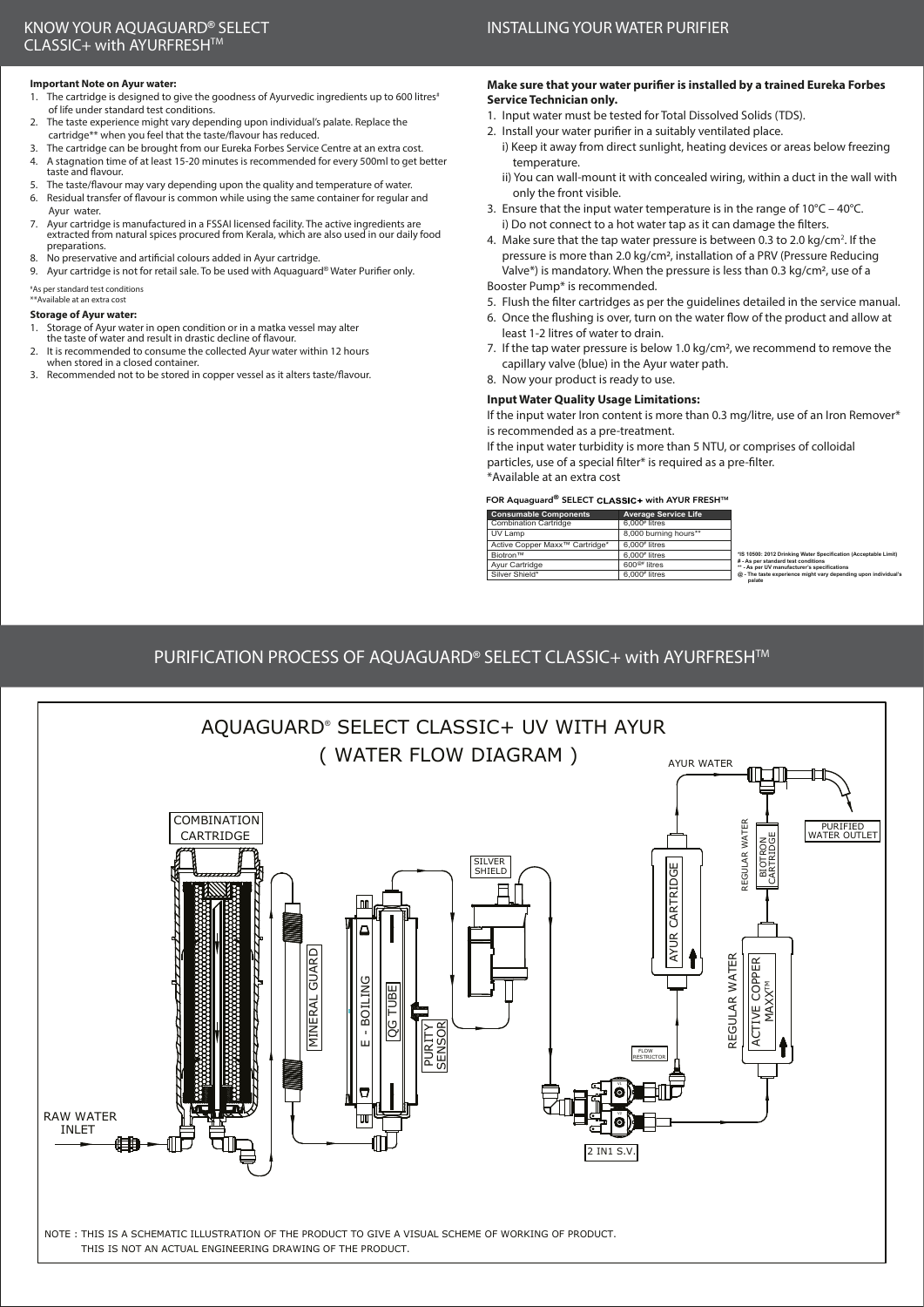## **THE MULTI-STAGE PURIFICATION PROCESS IN AQUAGUARD® SELECT CLASSIC+ with AYURFRESHTM**

| Stage | <b>Treatment</b>                                      | <b>Material</b>                                                                                                                                       | <b>Benefits</b>                                                                                                                                                                                                                                                                                                                              |
|-------|-------------------------------------------------------|-------------------------------------------------------------------------------------------------------------------------------------------------------|----------------------------------------------------------------------------------------------------------------------------------------------------------------------------------------------------------------------------------------------------------------------------------------------------------------------------------------------|
| 1.    | Combination<br>Cartridge                              | Multi-layer polypropylene yarn<br>with activated carbon block.                                                                                        | Combination of sediment filter and activated carbon<br>block removes physical impurities, as well as reduces<br>excess chlorine and VOCs from water. It also<br>absorbs bad taste and odour from the water.                                                                                                                                  |
| 2.    | Mineral Guard™                                        | Micro-controller based<br>electronic impulse producer.                                                                                                | Generates electronic impulses which prevent<br>scaling/deposition of Calcium and Magnesium on the<br>quartz glass tube of the UV reflector chamber,<br>thereby ensuring best UV penetration through quartz<br>glass into the water column, and at the same time<br>keeping essential minerals like Calcium and<br>Magnesium intact in water. |
| 3.    | UV e-boiling                                          | Germicidal UV Lamp                                                                                                                                    | UV disinfects the water by eliminating waterborne<br>disease-causing bacteria, viruses and protozoa,<br>thereby making it safe to drink.                                                                                                                                                                                                     |
| 4.    | <b>Active Copper</b><br>Maxx <sup>™</sup> * Cartridge | A unique combination of<br>naturally occurring vital minerals<br>like Calcium, Magnesium,<br>Copper, and Zinc with<br>anti-microbial carbon granules. | Enhances the taste of the water and increases the<br>level of essential minerals which helps in improved<br>health and body functions. At the same time,<br>balancing the pH of water, making it healthy.<br>*IS 10500:2012 Drinking Water Specification (Acceptable Limit)                                                                  |
| 5.    | Biotron™ Cartridge                                    | Patented Multiple Magnetic<br>Field (MMF) generating device.                                                                                          | Breaks complex water molecules into fine micro<br>clusters, making water more bio-permeable so that<br>your body can easily absorb the goodness of water,<br>along with its much-needed nutrients.                                                                                                                                           |
| 6.    | Silver Shield*                                        | A Silver Ion-releasing system<br>known for its anti-bacterial<br>property.                                                                            | It ensures that the water collected is free from any<br>possible bacterial and viral contamination,<br>post-purification.<br>*IS 10500: 2012 Drinking Water Specification (Acceptable Limit)                                                                                                                                                 |
| 7.    | Ayur Cartridge                                        | Cartridge loaded with goodness<br>of Cinnamon, Black Pepper,<br>Clove, Cumin, Cardamom,<br>Tulsi and Ginger.                                          | Ayur Cartridge is a combination of 7 indigenous<br>herbs and spices, delivering the goodness of<br>Ayurvedic ingredients in your water, using a patented<br>(applied) technology.                                                                                                                                                            |

Cartridge manufacturer FSSAI No. 10017041001075

1. **Installation:** Ayur cartridges will be installed by authorised service technicians. It is packed separately in a moisture barrier<br>pack to get better shelf life and stability. Install the cartridge immediately after ope

cartridge packaging is open/distorted<br>
2. Replacement: Procure the cartridges directly from the authorised service centre of Eureka Forbes and it should be replaced<br>
2. Replacement: Procure the cartridges directly from the

### **INDICATION CHART TO USE AQUAGUARD® SELECT CLASSIC+ with AYURFRESHTM**

| Sr.<br>No.                                                                                                                                                | <b>INDICATION OF</b><br>THE UNIT                                                                         | <b>FUNCTION</b>                                                                                                                                                                                                                                                                                                                                                                                                                                                                                     |  |
|-----------------------------------------------------------------------------------------------------------------------------------------------------------|----------------------------------------------------------------------------------------------------------|-----------------------------------------------------------------------------------------------------------------------------------------------------------------------------------------------------------------------------------------------------------------------------------------------------------------------------------------------------------------------------------------------------------------------------------------------------------------------------------------------------|--|
| $\mathbf{1}$                                                                                                                                              | * *                                                                                                      | Fit the adaptor into the socket and switch ON the mains. The 3 LEDs 2,3 & 6 will<br>blink in blue and green once, indicating that power is ON.                                                                                                                                                                                                                                                                                                                                                      |  |
| 2                                                                                                                                                         | ₩                                                                                                        | After 5 seconds, the LEDs will go OFF one by one, rotating clockwise and will<br>continue for 30 seconds, indicating the unit is processing.                                                                                                                                                                                                                                                                                                                                                        |  |
| 3                                                                                                                                                         | ⋇                                                                                                        | Once the processing is complete, all LED lights will become solid-fixed, indicating<br>the readiness to dispense water.                                                                                                                                                                                                                                                                                                                                                                             |  |
| 4                                                                                                                                                         | ₩                                                                                                        | To dispense normal water, touch and leave the centre area of LED indication.<br>During dispensing, a blue colour single LED rotates in clockwise direction. To stop<br>the water flow, retouch and release the centre area of LED indication of Ayur icon.                                                                                                                                                                                                                                          |  |
| 5                                                                                                                                                         |                                                                                                          | If the unit is not used for a stipulated time, it will proceed to a standby mode which<br>is indicated by a single solid LED indication. To collect water, just touch the centre<br>area of LED indication.                                                                                                                                                                                                                                                                                         |  |
| 6                                                                                                                                                         | All LEDs Blink                                                                                           | If all the LEDs blink it indicates SV/Pump Fault/LDR/UV Lamp fault.                                                                                                                                                                                                                                                                                                                                                                                                                                 |  |
| $\overline{7}$                                                                                                                                            |                                                                                                          | If the filter's life is nearing its end or if filter life is exhausted, LED 2, 3 & 6 will be<br>solid. Respective filter cartridge which has reached end of life will blink.<br>Combination cartridge is represented by LED 5 and Active Copper Maxx by LED 1.<br>First Warning: Blinks once every 3 seconds<br>Second Warning: Blinks twice every 3 seconds<br>End of Life: Blinks thrice every 3 seconds. Unit seizes at end of life<br>(Applicable for Aquaguard® Select Classic+ EA Model only) |  |
| 8                                                                                                                                                         | ⋇                                                                                                        | During installation and when the unit has not been used for 2-3 weeks, the water<br>inside the unit has to be flushed out. To activate flushing, touch and hold the centre<br>area of the LED for 10 seconds. Flushing will start (indicated by the anti-clockwise<br>rotation of the LED) and stop after the stipulated time. In case you wish to stop the<br>flushing, retouch the centre area of LED.<br>Caution: Do not drink the water that comes out of flushing mode.                        |  |
| 9                                                                                                                                                         | ⋇                                                                                                        | To dispense Ayur water simply touch and release the Ayur button. A green colour<br>single LED will rotate in clockwise direction while the water is dispensing. To stop<br>dispensing, touch and release the Ayur button                                                                                                                                                                                                                                                                            |  |
| $\sim$ $\sim$ $\sim$ $\sim$ $\sim$<br>Note: Refer to the LED numbers assigned for each LED to understand indication chart.<br>$4$ $\bullet$ $\bullet$ $1$ |                                                                                                          |                                                                                                                                                                                                                                                                                                                                                                                                                                                                                                     |  |
|                                                                                                                                                           | Turn OFF the main switch and the water supply if you do not plan to use the unit for 3-4 hours and more. |                                                                                                                                                                                                                                                                                                                                                                                                                                                                                                     |  |

# IMPORTANT SUGGESTIONS

#### AQUAGUARD® SELECT CLASSIC+ with AYURFRESH™

**TECHNICAL SPECIFICATIONS\***

| #                         | <b>Technical Parameters</b>        | Specifications                                     |  |
|---------------------------|------------------------------------|----------------------------------------------------|--|
| $\mathbf{1}$              | Dimension (W X D X H)              | 313 mm X 167 mm X 423 mm                           |  |
| $\overline{2}$            | Net Weight                         | 4 kgs. (approx)                                    |  |
| 3                         | <b>Purification Technology</b>     | UV                                                 |  |
|                           |                                    | Stage 1: Combination Cartridge                     |  |
|                           |                                    | Stage 2: Mineral Guard™                            |  |
|                           | <b>Filtration System</b>           | Stage 3: e-boiling / UV Lamp                       |  |
| 4                         |                                    | Stage 4: Active Copper Maxx™                       |  |
|                           |                                    | Stage 5: Biotron™                                  |  |
|                           |                                    | Stage 6: Silver shield                             |  |
|                           |                                    | Stage 7: Ayur Cartridge                            |  |
| ELECTRICAL SPECIFICATIONS |                                    |                                                    |  |
| $\mathbf{1}$              | <b>Operating Voltage</b>           | 150 V AC to 280 V AC, 50 Hz                        |  |
| $\overline{2}$            | Power Supply                       | 230 V AC External AC/DC Adaptor, 12 V DC, 1.7 Amps |  |
| 3                         | Power Rating                       | 20 Watts                                           |  |
| 4                         | UV Lamp                            | 11 Watts                                           |  |
|                           | RECOMMENDED INPUT WATER PARAMETERS |                                                    |  |
| $\mathbf{1}$              | Input water temperature            | $10^{\circ}$ C $- 40^{\circ}$ C                    |  |
| $\overline{2}$            | Input water pressure               | $0.3$ to 2 kg/cm <sup>2</sup>                      |  |
| 3                         | Input water TDS                    | Up to 200 mg/litre                                 |  |
| 4                         | Chlorine content (max.)            | 0.2 mg/litre                                       |  |
| 5                         | Iron content (max.)                | 0.3 mg/litre                                       |  |
| 6                         | Input water turbidity<br>(max.)    | 5 NTU                                              |  |

"Technical Specifications are subject to change without prior notice.<br>Note: The performance data presented in the table is applicable under standard laboratory conditions". Actual performance<br>may vary depending on the inpu

**#Standard Test Conditions:**<br>Feed Water Quality: TDS Max: 200 mg/litre, Pressure: 1.0 kg/cm², Turbidity: Max. 1 NTU, Temperature: 25°C, Chlorine: Below 0.2 mg/litre, Iron: Below 0.3 mg/litre, Life: 6,000ª litres (Except Ayur cartridge).<br>"Actual performance may vary based on the input water conditions – Turbidity and Pressure.<br>All technical report and data is available in

#### **DOs**

- When your Aquaguard® Select is not in use, please keep the outlet spout covered with the cap.
- Turn OFF the main switch if you do not use your Aquaguard® Select for more than 3-4 hours.
- Store water from your Aquaguard® Select in clean containers. For hygiene reasons, it is preferable not to store water for more than 2 days.
- We recommend routine check-ups for your Aquaguard® Select at least once in 6 months.
- If your Aquaguard® Select has not been used for a long time, allow 2-3 glasses of water to flow out before collecting the water for use.

### **DON'Ts**

- Spill water on any panel as this may lead to shock.
- Store water from your Aquaguard® Select in matkas and candle filters, as the water can get recontaminated.
- Use an extension box for power connection.
- Connect it to a hot water supply source.
- Install your Aquaguard<sup>®</sup> Select close to a gas stove or cooking range.
- Cover the product with plastic or cloth. Putting a cover on the product may cause damage to the product.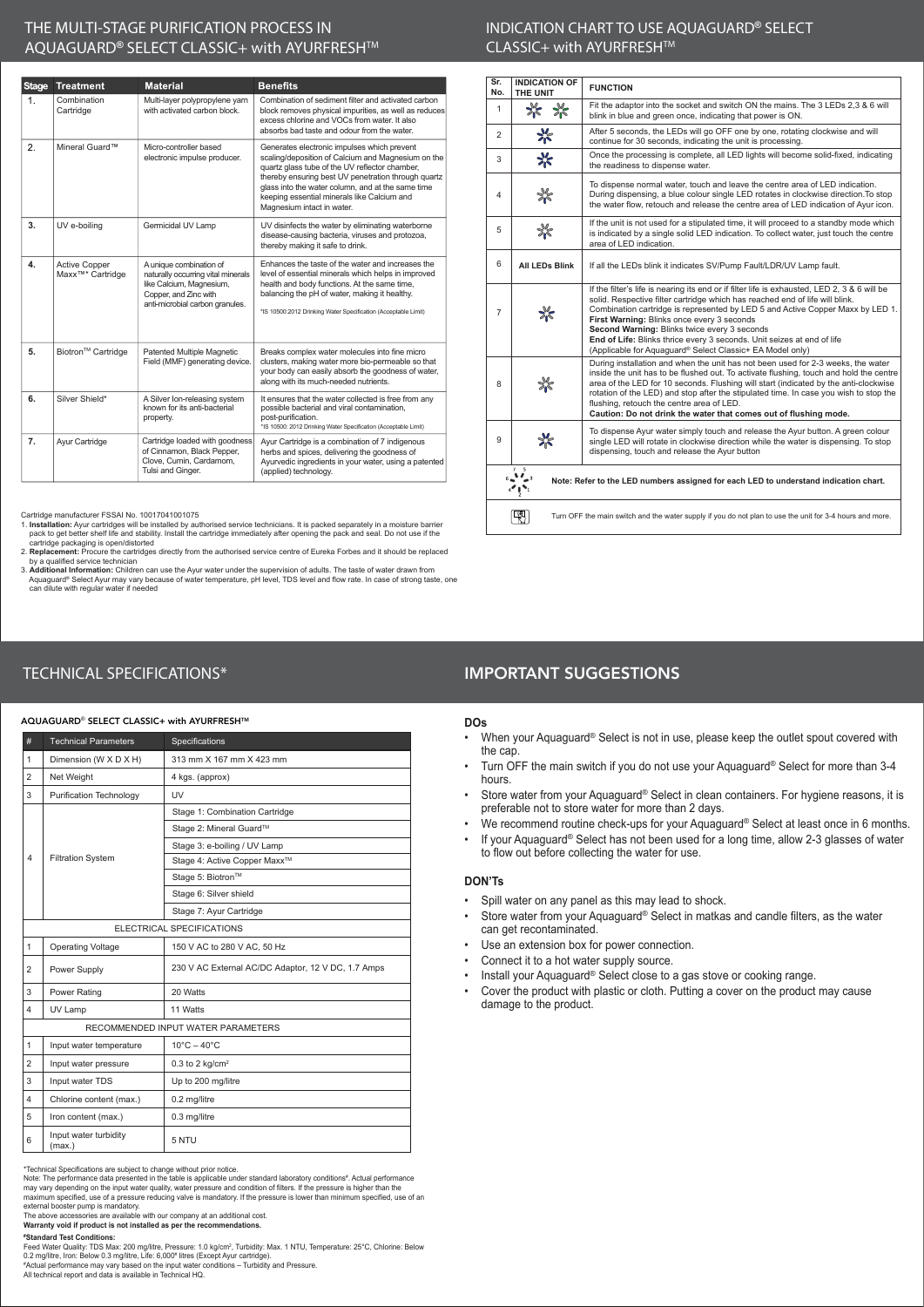# PRECAUTION WHEN USING AYUR WATER

- 1. Ayur water is only for drinking purposes.
- 2. Avoid using Ayur water while making baby food since it imparts flavour. Pregnant & nursing women must consult their doctor before consuming this water
- 3. Any dietary restrictions/hyper-sensitiveness on spices mentioned below applies for Ayur water. Spices used: Cinnamon, Black Pepper, Clove Buds, Cumin, Cardamom, Tulsi leaves and Ginger.
- 4. If under long term prescription of medicines, consult doctor before consuming the water.
- 5. Mild frothing of water due to active ingredients might occur. This does not alter the flavour nor the quality of water.

# RECOMMENDATIONS

- 1. Discard the first glass of water after initial installation/change of Ayur cartridge.
- 2. When the unit is not in use for more than 48 hours, discard the first glass of water before use.
- 3. Prolonged stagnation may impart stronger flavour into your water. Dilute with regular water if needed.
- 4. Children under 12 years can use Ayur water under the supervision of adults.
- 5. No adverse effects are observed with purified Ayur water. In case of any adverse effects, discontinue Ayur water usage and contact customer care on 1860-2661-177.

# **INSTRUCTION**

- 1. Install Ayur cartridge within 9 months from date of manufacturing. Once installed, the cartridge lasts for usage for up to 600 litres# of water drawn.
- 2. Before installation, please check the expiry date of the cartridge. In case of expiry, contact our customer care number on 1860-2661-177.
- 3. Exhausted Ayur cartridge is to be returned to the authorised persons of Eureka Forbes only.

# **WARRANTY TERMS & CONDITIONS**

## TIPS FOR SAFETY & MAINTENANCE OF YOUR AQUAGUARD**®** SELECT CLASSIC+ with AYURFRESHTM

- 1. Read attentively and understand the purifier and its functions before use
- 2. Installation and service has to be conducted by authorised persons from Eureka Forbes Limited only
- 3. Install the purifier at a location with more ventilation
- 4. Ensure that the purifier is installed in a dry place. Do not expose to direct sunlight or heat sources
- 5. Ensure that the installation height is ideal for comfortable reach for the user to avoid any accidental water spill (Approx. 5 feet)
- 6. Do not remove or insert the plug with wet hands
- 7. Replace the filters when the end of life indicator is displayed by your purifier
- 8. Ensure that the filter cartridges and spares used during service/replacement are genuine and from Eureka Forbes only
- 9. Always switch off and disconnect the power plug before maintenance or cleaning
- 10. In case of any damage or incorrect functioning, immediately contact an authorised service centre of Eureka Forbes Limited. Do not repair on your own

# TROUBLESHOOTING

| Sr. No. Fault |                                   | <b>Description</b>                                         |
|---------------|-----------------------------------|------------------------------------------------------------|
|               | No LED glows on the front panel   | Check the input power supply                               |
| 2             | No water from the unit            | Check the input water connection                           |
| 3             | LEDs glow ON and OFF continuously | Call service helpline no. - 1860-2661-177 or<br>7039883333 |

- 1. The Products are warranted against manufacturing defects for a period of twelve (12) months from the date of original purchase.
- 2. The Customer will notify the Company in writing promptly of any defects noticed and give the Company or its authorised agent adequate opportunity to inspect test and remedy them for which the Customer will deposit the goods at its own expense, if so, required by the Company with the Company's Office/Service Centre along with the original invoice in the city where they are sold.
- 3. The Inspection and Test Report of the company's office/service centre will be final and binding under the warranty for determining defects, repairs/alterations required or carried out or certifying work of the goods thereafter.
- 4. Aquaguard<sup>®</sup> may require initial setting, post-installation, depending on varying water conditions and power supply. In case of any service requirement, post-installation, please contact the company's service centre.
- 5. The company or its authorised agent will be entitled to retain any defective part replaced under the warranty.
- 6. Notwithstanding anything to the contrary contained or implied by this warranty:
	- a) The company's liability under this warranty shall be limited to the first sale of the goods by the company to the customer and will not apply or extend to any secondary sale of goods by the customer.
	- b) The company's liability under this warranty shall be limited only to defects in the goods which occur under the conditions of normal operation of the goods and their proper and prescribed use. The warranty does not cover or extend to defects which are determined by the company or its authorised agents as occurring or resulting from or attributable to negligence, abuse, misuse, faulty care, operation or maintenance or repairs, alterations to the goods or any part thereof by others or the use of the goods on electrical supply for which they are not designed, or damage caused by lightening or other electrical disturbances or interruptions, dismantling or re-installation at a different location.
	- c) The company's liability under this warranty shall remain valid only if the goods are duly installed by the company or its authorised agency at the location specified in the invoice and such installation is undertaken by the company or its authorised agent or franchise.
	- d) Consumable items mentioned in the consumables table are subject to normal wear and tear are not covered by this warranty. Please refer model specific components given in the user manual under the table "consumable cartridges".
	- e) Reverse Osmosis Membrane warranty is for a period of 1 year (or) 6,000 litres (whichever is earlier) from the date of installation, on the condition that the input water is as per the standard test conditions for RO variants (provided in the section "Technical specifications table"),mentioned in the user manual. If the RO membrane gets clogged within warranty period, it will be cleaned/repaired/replaced free of charge as deemed fit by the company authorised service person/centre after inspection. (At applicable for RO models only.)
	- f) The customer will have no claim against the company, its employees and its authorised agents or franchise's under or pursuant to this warranty in respect of death or injury to the customer or any other person or loss or damage to any property caused by or due to equipment failure, breakdown or accident, fire or operation or utilisation of the goods otherwise than in accordance with the user manual or by due to any other cause or circumstances beyond the control of the company.
	- g) The company's liability, under this warranty, shall in no event and under no circumstances exceed the price paid by the customer to the company for the goods stated in the invoice.